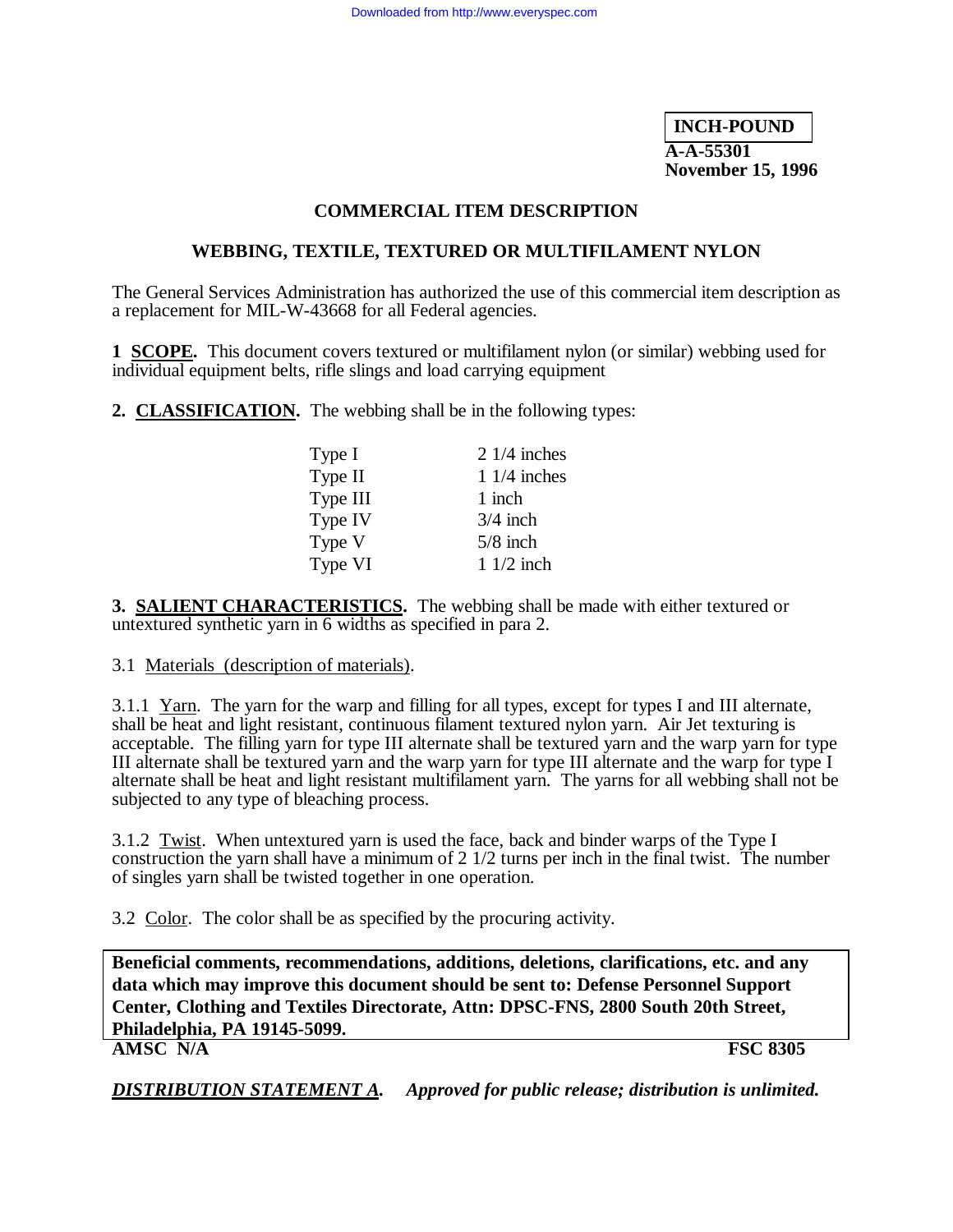3.2.1 Matching. The color of the dyed webbing shall match the standard sample (Samples can be obtained from DPSC) when viewed under filtered tungsten lamp which approximate artificial daylight having a correlated color temperature of  $7500+\frac{1}{200}$ , with illumination of 100  $+\frac{1}{20}$ foot candles, and shall be a good match to the standard sample under incandescent lamplight at 2300 +/- 200 K.

3.2.2 Colorfastness. The dyed webbing shall show fastness to light and laundering equal to or better than the standard sample or equal to or better than a rating of 4 when tested against it self. The number of test samples shall be one per sample unit and the size shall be two to six grams of webbing(test methods AATCC 61-1A-1989 and AATCC 16 Opt A-1990). The dyed webbing shall show fastness to crocking equal to or better than the standard sample or shall have an AATCC Chromatic Transference scale rating of not lower than 3.5 (Test method AATCC 8- 1989).

3.2.3 Spectral reflectance for Camouflage green 483. Finished Camouflage Green 483 webbing greater than 1 1/4 inches in width shall meet the spectral reflectance factors (in percent) for the visible/near infrared wavelength range 600 to 860 nanometers (nm) as specified below when tested as follows.

Spectral reflectance data shall be obtained from 600 to 860 nanometers (nm), at 20 nm intervals on the spectrophotomer relative to a barium sulfate standard, the prefered white reference standard. Other white reference materials may be used, provided they are calibrated to absolute white; e.g. Halon, magnesium oxide, or vitrolite tiles. The spectral bandwidth shall be less than 26 nm at 860 nm. Reflectance measurements may be made by either the monochromatic or polychromatic mode of operation. When the polychromatic mode is used, the spectrophotometer shall operate with the specimen diffusely illuminated with the full emission of the source that simulates either CIE Source A or CIE Source D65. The specimen shall be measured as a single layer, backed with two layers of the same webbing and shade. Measurements will be taken on a minimum of two different areas and the data averaged. The specimen shall be viewed at an angle no greater than 10 from normal, with the specular component included. Photometric accuracy of the spectrophotometer shall be within one percent and wavelength accuracy within 2 nm. The standard aperture size used in the color measurement device shall be 1.0 to 1.25 inches in diameter. When the measured reflectance values for any color at four or more wavelengths do not meet the limits specified in the chart below, it shall be a test failure.

| Wavelength(nm) | $Reference$ %) |     | Wavelength(nm) | $Reference$ %) |     |
|----------------|----------------|-----|----------------|----------------|-----|
|                | Min            | Max |                | Min            | Max |
| 600            |                | 10  | 740            |                | 52  |
| 620            |                | 10  | 760            |                | 60  |
| 640            |                | 10  | 780            |                | 64  |
| 660            |                |     | 800            | 24             |     |
| 680            |                | 13  | 820            | 32             | 70  |
| 700            |                | 28  | 840            | 37             |     |
| 720            |                |     | 860            | 40             |     |

Spectral Reflectance Requirements for Camouflage Green 483

3.3 Physical requirements. The dyed webbing shall conform to the requirements in table I.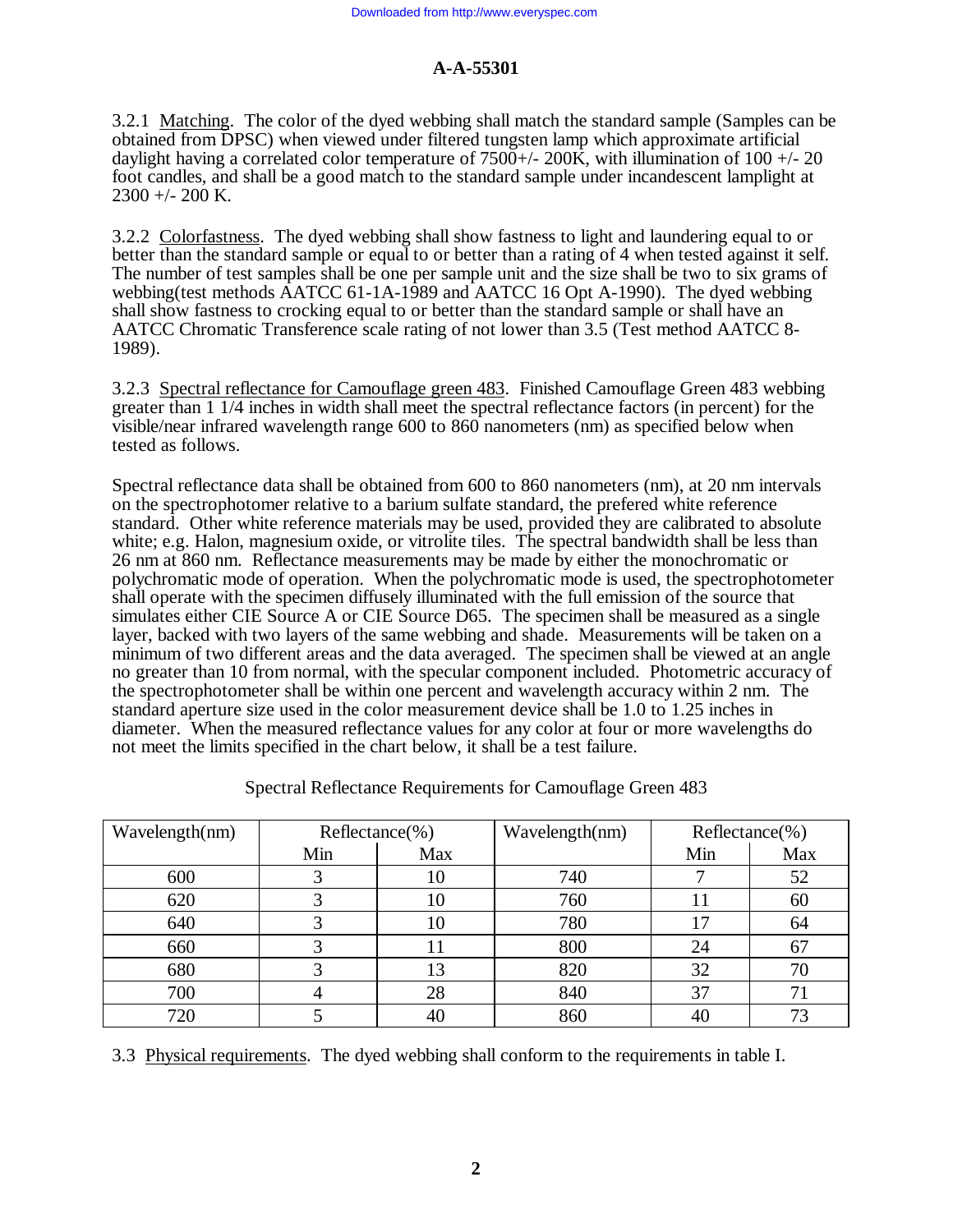| <b>Characteristics</b>                                                                                                         | Type I              | <b>Type II</b>  | <b>Type III</b> | <b>Type IV</b>   | <b>Type V</b>   |
|--------------------------------------------------------------------------------------------------------------------------------|---------------------|-----------------|-----------------|------------------|-----------------|
| Width, inches                                                                                                                  | $21/4 - 1/16 + 1/8$ | $11/4 + 1/16$   | $1 + 1/16$      | $3/4$ + 1/16     | $5/8 + 1/16$    |
| Thickness inches 2/                                                                                                            | $0.125 - 0.150$     | $0.075 + 0.007$ | $0.046 + 0.007$ | $0.055 - 0.0700$ | $0.038 - 0.050$ |
| Weight oz./lin.yd (Min) $3/$                                                                                                   | 3.85                | 1.10            | 0.5             | 0.48             | 0.32            |
| Stiffness load pounds widthwise<br>only $4/$                                                                                   | $0.70 - 2.30$       |                 |                 |                  |                 |
| Warp ends, full width: Face,<br>back, and middle warps (min)<br>Face and back (min)<br>Binder warp (min)<br>Stuffer warp (min) | 202<br>50           | 89<br>10        | 101<br>15       | 69<br>8<br>14    | 65<br>9         |
| Picks/inch (min)<br>Picks/inch (min) (shuttleless<br>loom)                                                                     | 33<br>641/          | 23<br>461/      | 36<br>721/      | 33<br>661/       | 36<br>72 1/     |
| Breaking strength lbs (min) 5/                                                                                                 |                     | 2000            | 1000            | 875              | 625             |

### **TABLE I. Physical requirements**

 $\frac{1}{2}$  picks per shed.

2/ Test method FED STD 191 method 5030

3/ Test method ASTM D3776-85

 $4/$  Test method FED STD 191 method 5202 2 by 1 inch specimen, long dimension in filling direction. The specimen shall be bent to a 20 degree angular deflection.

5/ Test method FED STD 191 method 4108

| Characteristics                                                                                                                | Type I (Alternate) | Type III (Alternate) | Type VI          |
|--------------------------------------------------------------------------------------------------------------------------------|--------------------|----------------------|------------------|
| Width, inches                                                                                                                  | $21/4 - 1/16$      | $1 + 1/16$           | $11/2+1/16$      |
| Thickness inches 2/                                                                                                            | $0.125 - 0.150$    | $0.046 + 0.007$      | $0.046 + 0.007$  |
| Weight oz./lin.yd $(Min)$ 3/                                                                                                   | 3.85               | 0.65                 | 1.10             |
| Stiffness load pounds widthwise only 4/                                                                                        | $0.70 - 2.30$      |                      | ---              |
| Warp ends, full width:<br>Face, back, and Middle warps (min)<br>Face and back (min)<br>Binder warp (min)<br>Stuffer warp (min) | 83<br>38<br>304    | 97<br>22             | 137<br>30<br>--- |
| Picks/inch (min)<br>Picks/inch (min) (shuttleless loom)                                                                        | 58 1/              | 801/                 | 801/             |
| Breaking strength lbs (min) $5/$                                                                                               |                    | 1000                 | 1500             |

## **TABLE I. Physical requirements(con't)**

1/ 2 picks per shed.

2/ Test method FED STD 191 method 5030

3/ Test method ASTM D3776-85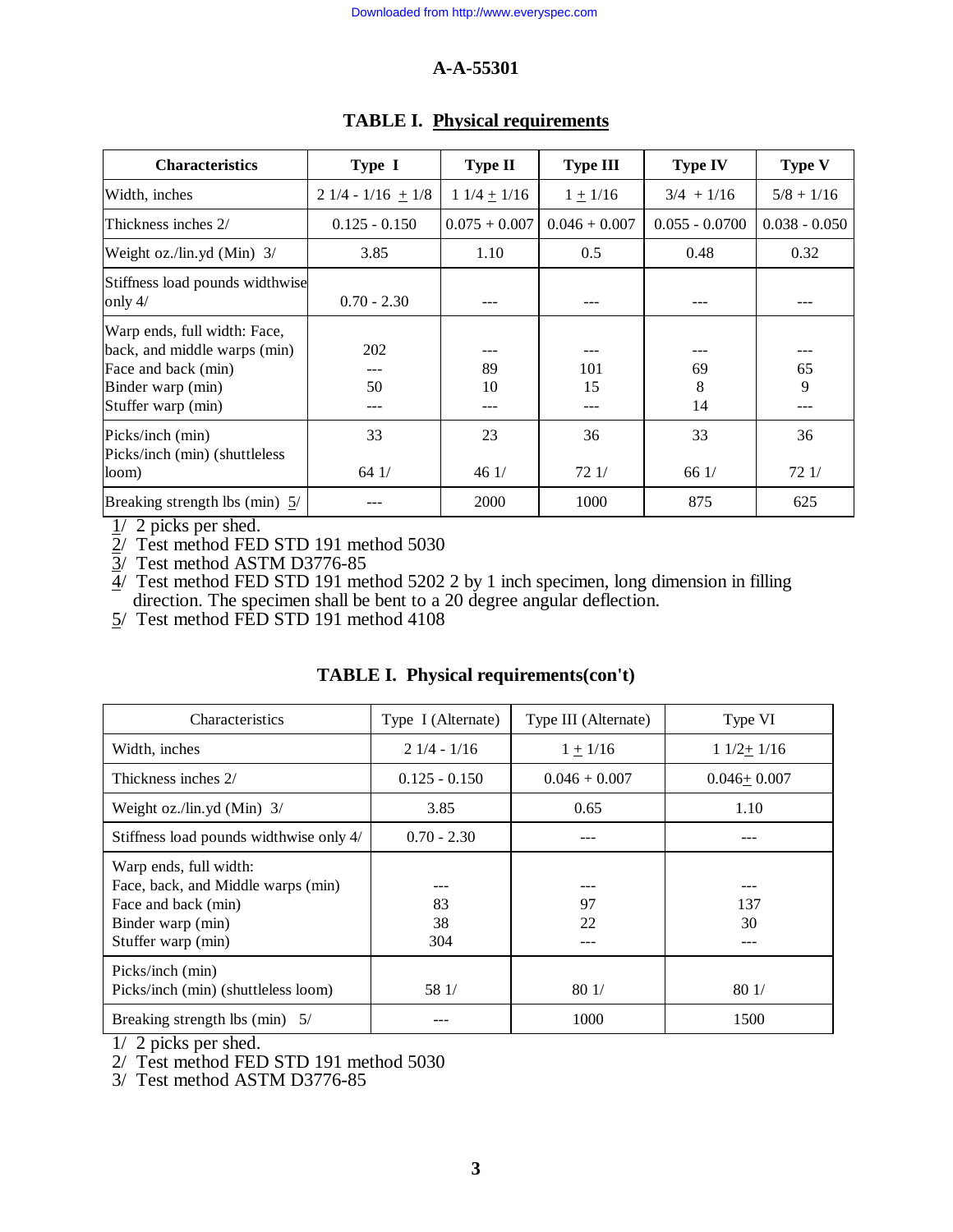- 4/ Test method FED STD 191 method 5202 2 by 1 inch specimen, long dimension in filling direction. The specimen shall be bent to a 20 degree angular deflection.
- 5/ Test method FED STD 191 method 4108

3.4 Weaves.

3.4.1 Type I. The webbing shall be three layers, bound by a binder which weaves 3 up (face, middle, face) 3 down (back, middle, back) to form a filling rib effect on both face and back. The middle layer shall weave 2 ends as 1 equivalent. See Figure 1.

3.4.2 Type I Alternate. The Weave shall be as specified in figure 5.

3.4.3 Type II. The webbing shall be a tubular plain weave bound together by a plain weave binder. See Fig 6.

3.4.4 Type III. The webbing shall be a tubular weave bound together by a plain weave binder. See Fig. 7.

3.4.5 Type III Alternate. The webbing shall be a tublar plain weave, weaving 2 ends as 1 or equivalent bound together by a binder weaving 2 up and 2 down, the adjacent finder weaving 2 down and 2 up. See Fig. 8.

3.4.6 Type IV. The webbing shall be a tubular plain weave with stuffer bound by a plain weave binder. See Fig. 9.

3.4.7 Type V. The webbing shall be a tubular plain weave bound by a plain weave binder. See Fig. 7.

3.4.8 Type VI. Same as Type III Alternate. See Paragraph 3.4.5.

NOTE: When shuttleless loom construction is used, a catchcord will be incorporated in all types depicted in figures 2 or 3.

3.5 pH. The pH value of the water extract of dyed webbing shall be no less than 5.0 nor more than 8.5 when tested under FED STD 191 method 2811.

3.5 1. Curvature. The finished webbing shall show no more lateral curvature than 1/4 inch within a yard as shown in figure 4. The test specimen shall be a length of webbing, full width, measuring a minimum of 40 inches. The specimen shall bot be stretched smoothed, or otherwise changed from its original condition prior to testing. Five specimens shall be tested from each sample unit.

3.6 Label/tag. Each roll or spool shall be individually bar-coded. The bar coding element shall be a 13 digit national stock number (NSN). The bar code type shall be a medium to high code density and shall be located so that it is completely visible on the item when it is folded and/or packaged as specified and so that it causes no damage to the item.

**4. REGULATORY REQUIREMENTS.** The offeror/contractor is encouraged to use recovered materials to the maximum extent practicable, in accordance with paragraph 23.403 of the Federal Acquisition Regulation (FAR).

## **5. QUALITY ASSURANCE PROVISIONS**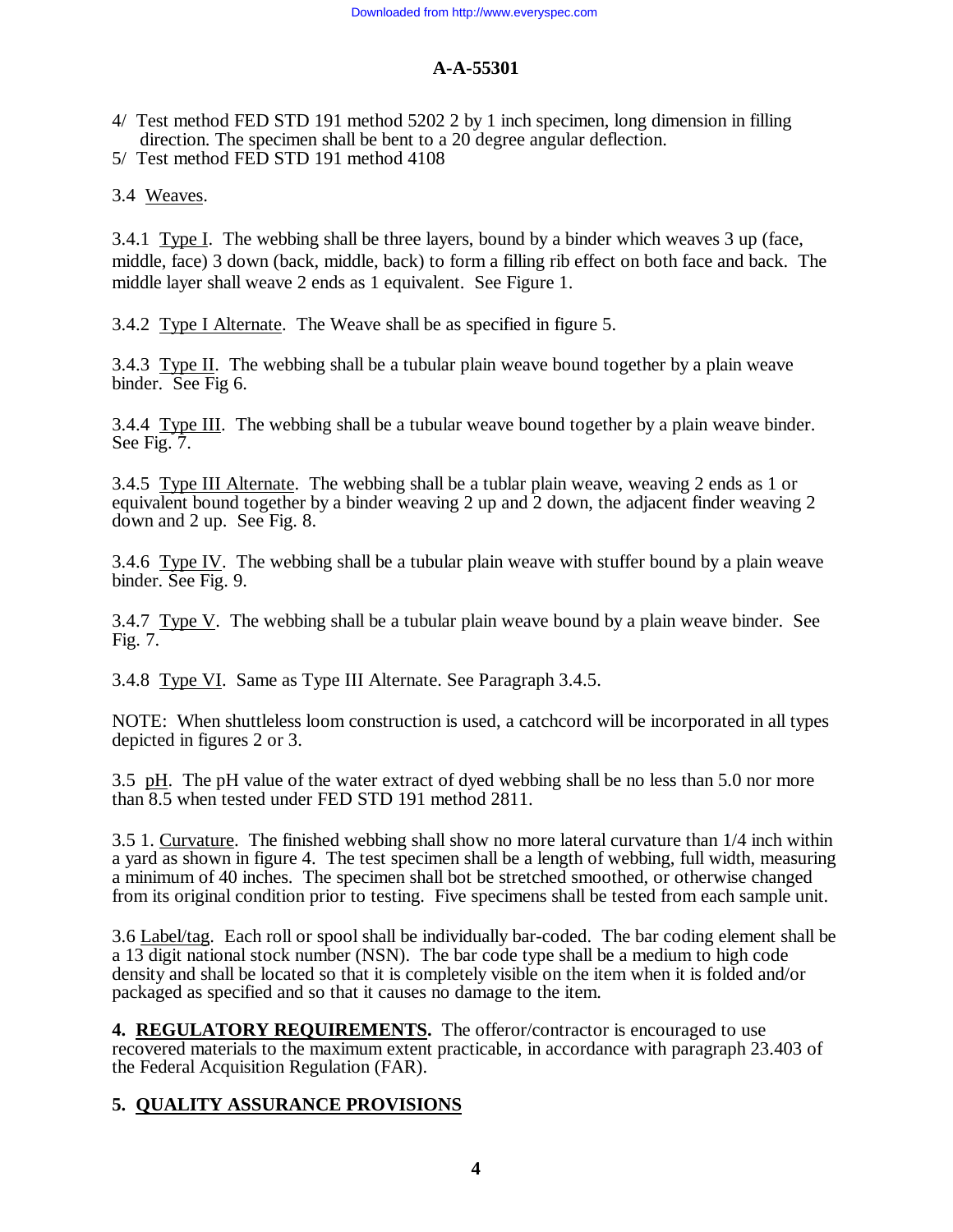5.1 Product Conformance. The products provided shall meet the salient characteristics of this commercial item description, conform to the producer's own drawings, specifications, standards, and quality assurance practices, and be the same product offered for sale in the commercial market. The government reserves the right to require proof of such conformance.

5.2 Market acceptance criteria. The item offered, or a generic equivalent, must have been sold to the commercial market or to the Government for at least two years.

5.3 Warranty. The item offered shall include the standard warranty given to the commercial market beginning with the date of delivery of the individual items.

5.4 Visual examination. Each yard shall be examined for the defects listed below.

5.4.1 Defects. Any hole, cut, or tear; broken or missing yarn; smash; float, mispick, harness skip, or other misweave; hitchback, stripback; open or thin place, crack (warp or filling); knot or slub; loose, slack, or tight yarns; reed mark, wrong draw; abrasion mark, bruise, tender or weak spot; embedded crease or wrinkle; selvage cut, torn, folded, rolled, slack, or tight; filling bar, coarse filling, or mixed filling; spot, stain, streak, or dirty yarn; foreign matter; shade not as specified; finish not equal to or better than standard; offshade or uneven shading throughout piece; mottled, cloudy, streaky, or barre; overall uncleanness or soiled; baggy, ridgy, wavy, or unevenly woven; width not within established tolerances; net length less than indicated on the ticket; fiber identification marking omitted; bar code omitted or not readable by scanner; human-readable interpretation (HRI) omitted or illegible; bar code not visible on roll; bar code causes damage to the item; any items not packaged in accordance with the contract or purchase order. Each defect shall be marked with a 1-1/2 inch long string; the string shall be inserted into the selvage opposite the defect.

5.4.2 Acceptance Criteria. Acceptance Criteria shall be as specified in the contract or purchase order.

## **6. PACKAGING**

6.1 Preservation, packing, and marking. The preservation, packing, and marking shall be as specified in the contract or order.

## **7. NOTES**

7.1 Source of Government documents. Copies of military and Federal documents are available from:

Standardization Documents Order Desk Bldg. 4D 700 Robbins Avenue Philadelphia, PA 19111-5094

7.2 Source of non-Government documents

ASTM Test Methods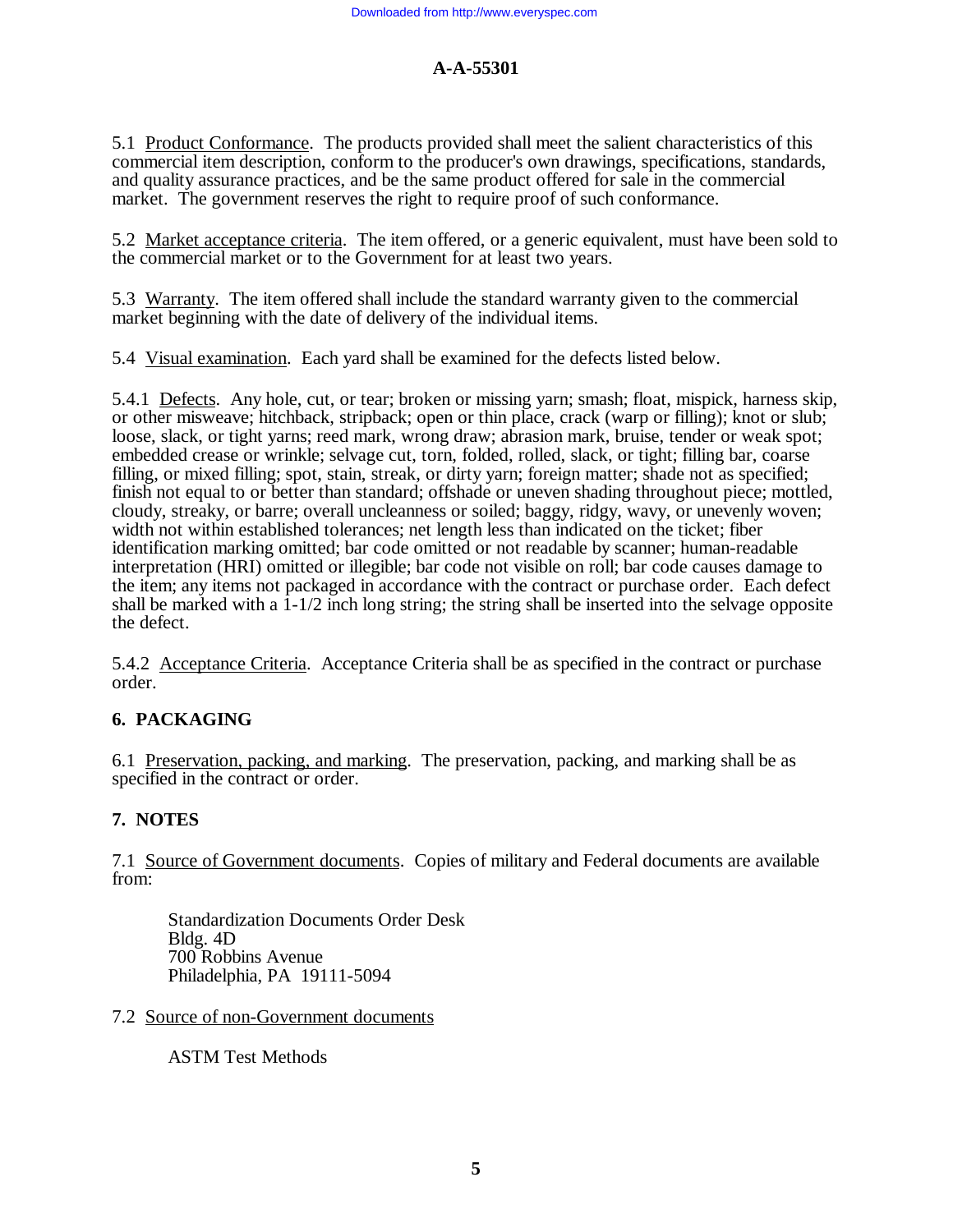(Applications for copies should be addressed to American Society For Testing and Materials, 100 Barr Harbor Drive, West Conshohocken,PA 19428-2959.)

AATCC Test Method

 (Applications for copies should be addressed to American Association of Textile Chemists and Colorists (AATCC), P.O. Box 12215, Triangle Park, NC 27709-2215.)

MILITARY INTERESTS:

Army -  $GL$  Navy - AS Air force - 99

Army -  $MD$  Navy - NU Air Force - 11

Custodians CIVIL AGENCY COORDINATING ACTIVITY:<br>
Army - GL GSA - FSS

Review Activities PREPARING ACTIVITY:<br>Army - MD DLA - CT

Project 8305-0617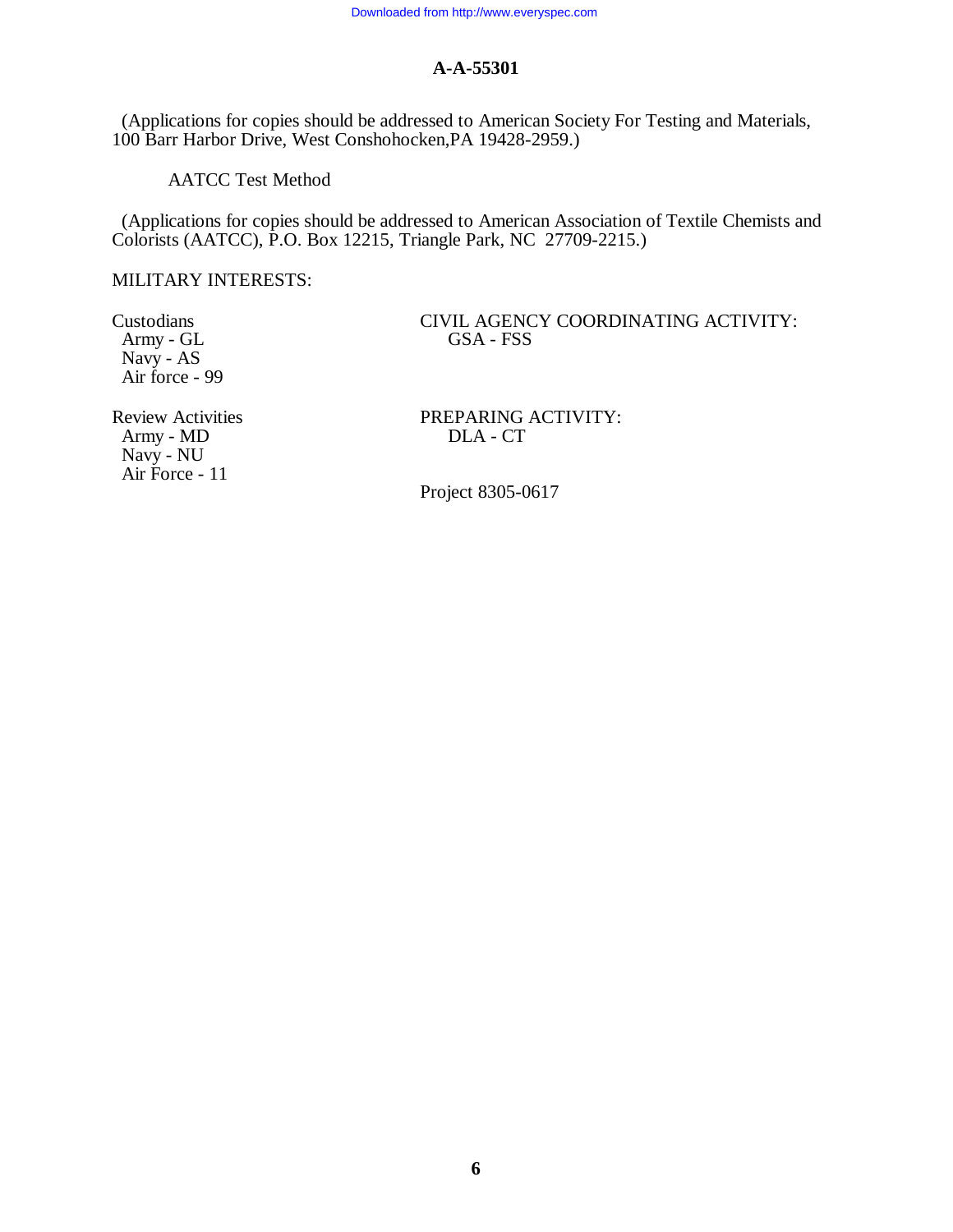

## **FACE AND BACK WARP YARNS WEAVING ONE END AS ONE MIDDLE WARP YARNS WEAVING TWO ENDS AS ONE BINDER WARP YARNS WEAVING TWO ENDS AS ONE**

## **FIGURE 1. CROSS SECTION FILLING**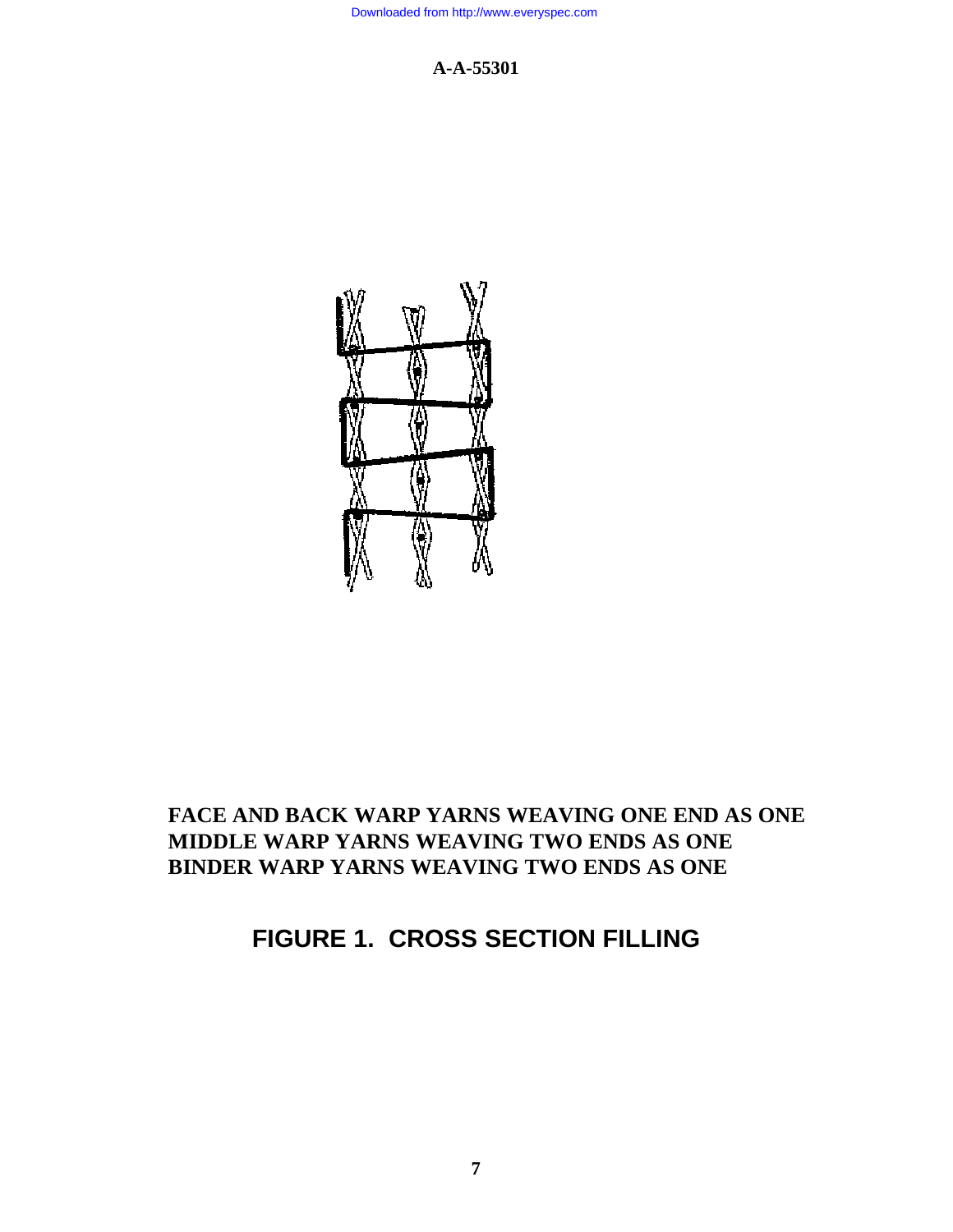Selvage locked by knitting<br>filling loops simultancously<br>with additional catch thread<br>using "inclined" latch needle.

## **FIGURE 2. CATCH CORD DIAGRAM**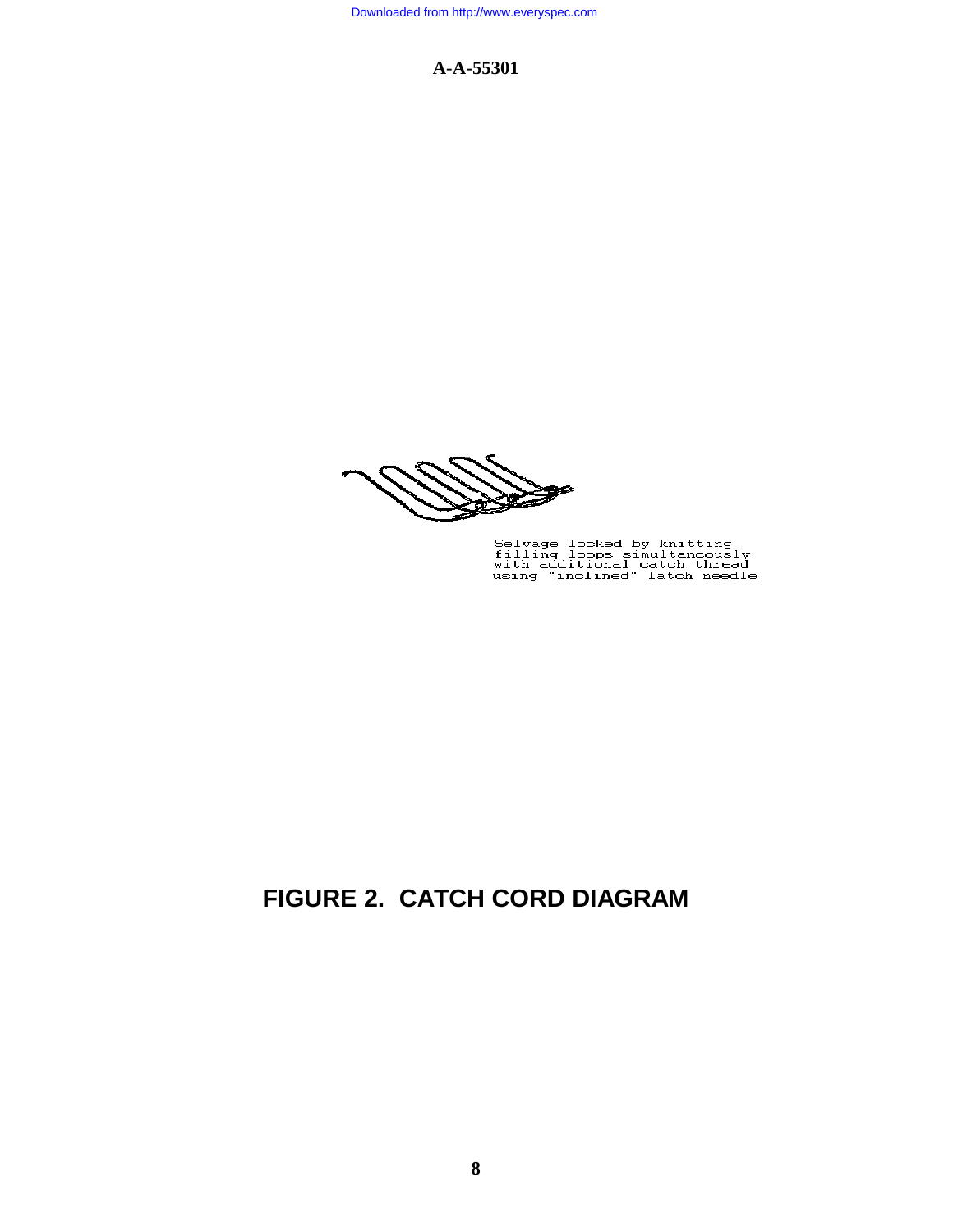

# **FIGURE 3. CATCH CORD DIAGRAM**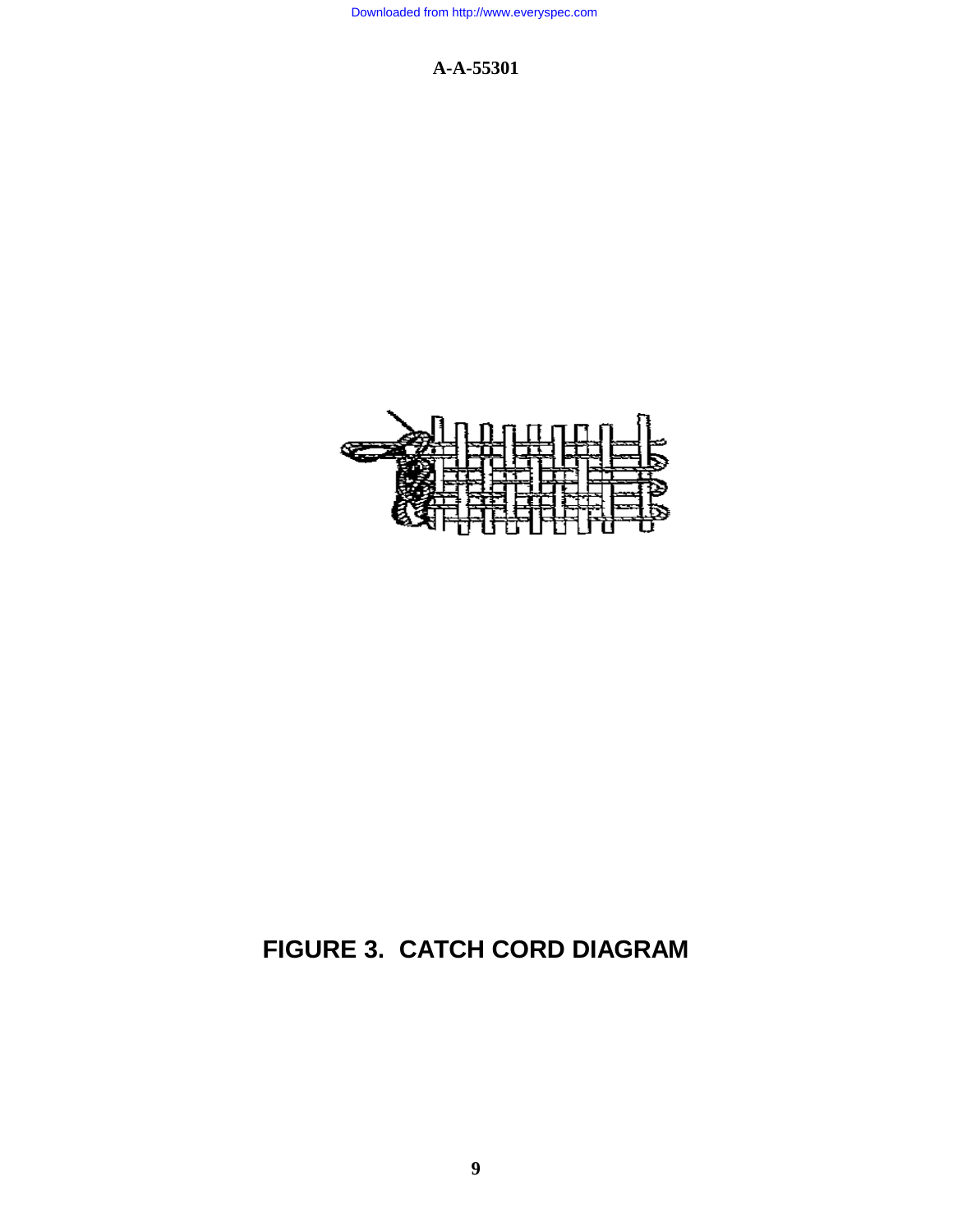

## **FIGURE 4. DIAGRAM CURVATURE MEASUREMENT**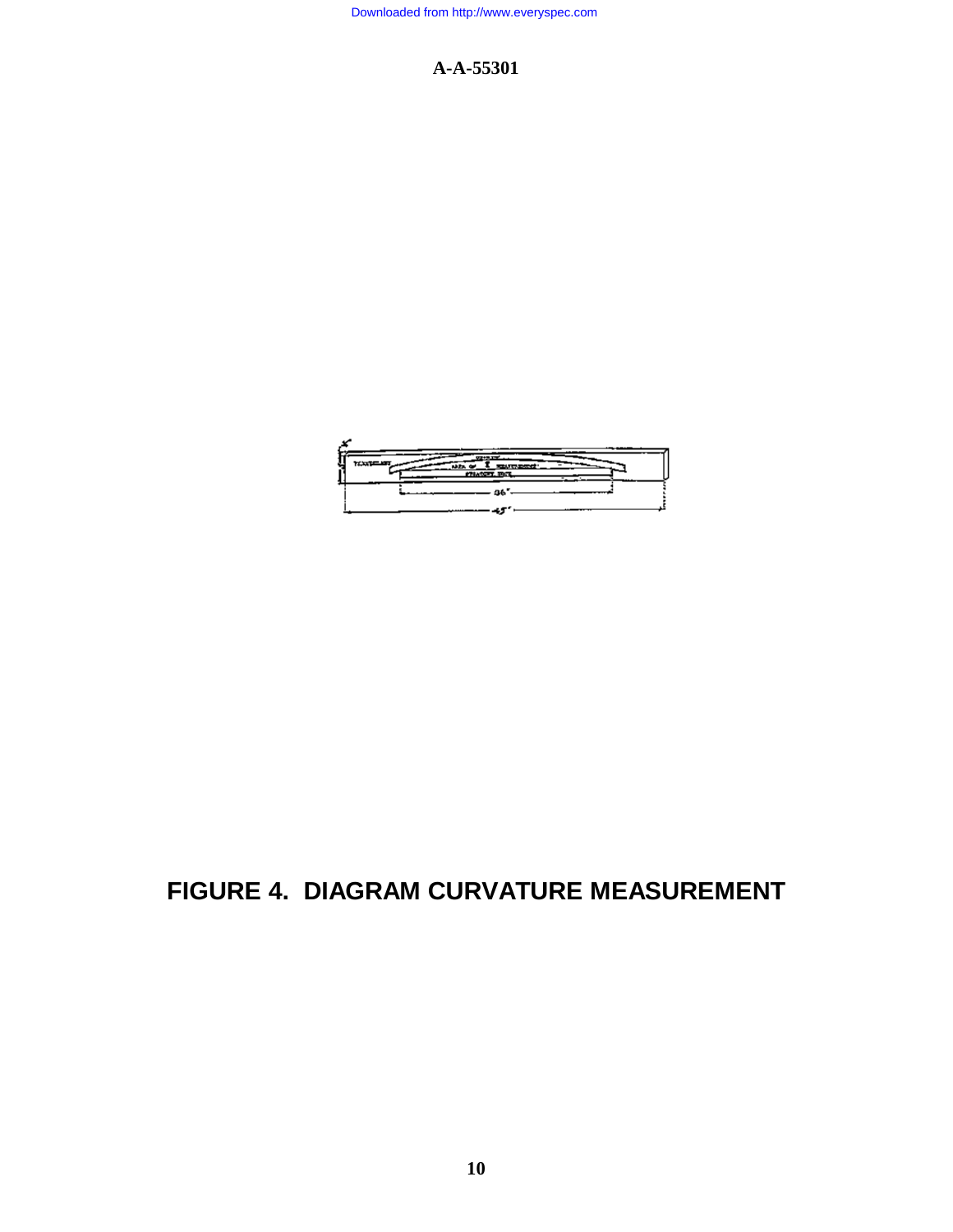

**EDGE** 



BODY<br>[ONE REPEAT]



**EDGE** 

**WEAVE DIAGRAM** 

FACE WARP - WEAVE 1 END AS 1 图图 STUFFER WARP - WEAVE 4 ENDS AS 1 **BINDER WARP - WEAVE 2 ENDS AS 1** 

# **FIGURE 5**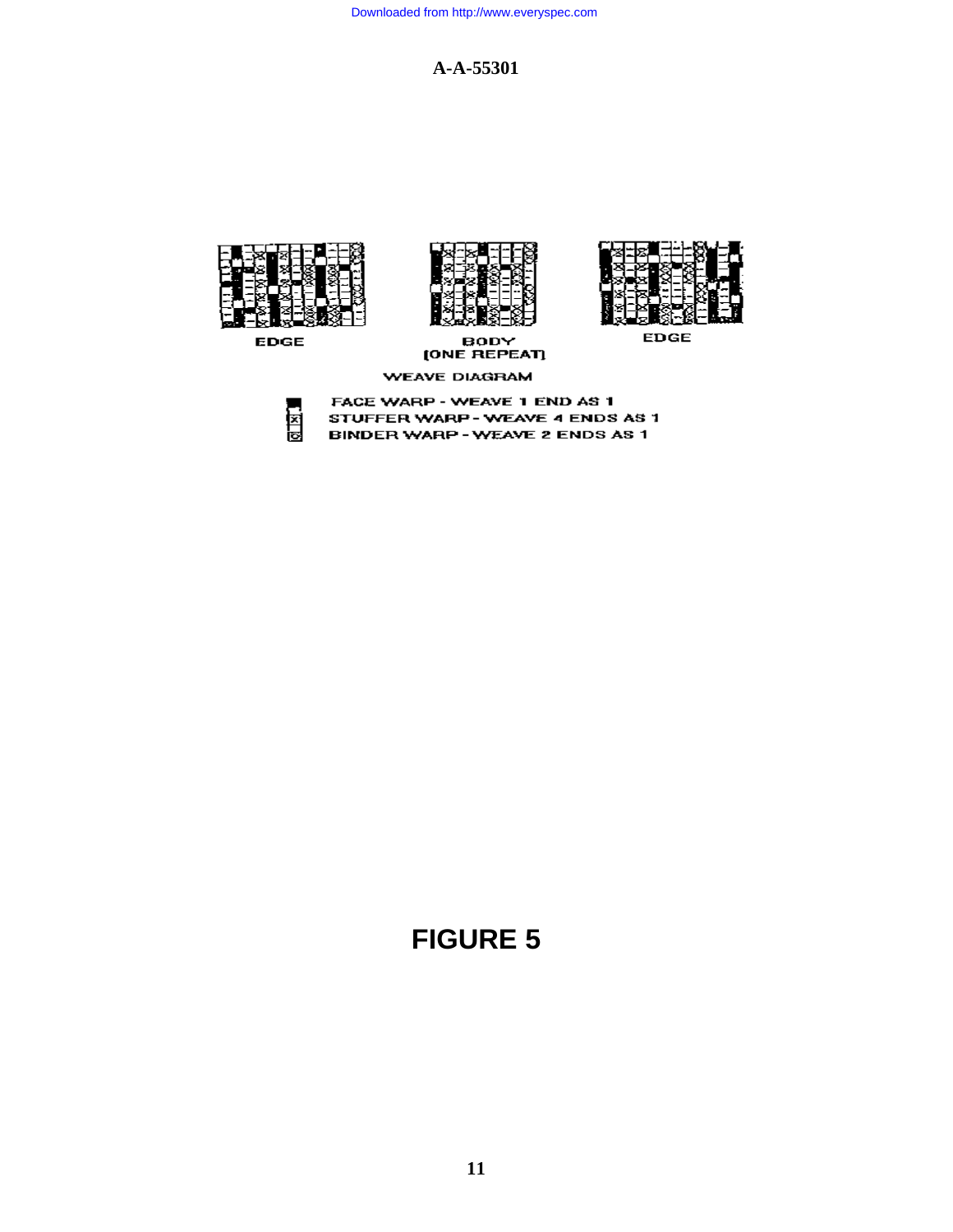



FDGF

**TYPE II - 1-1/4 INCHES**

## **FIGURE 6. WEAVE DIAGRAM**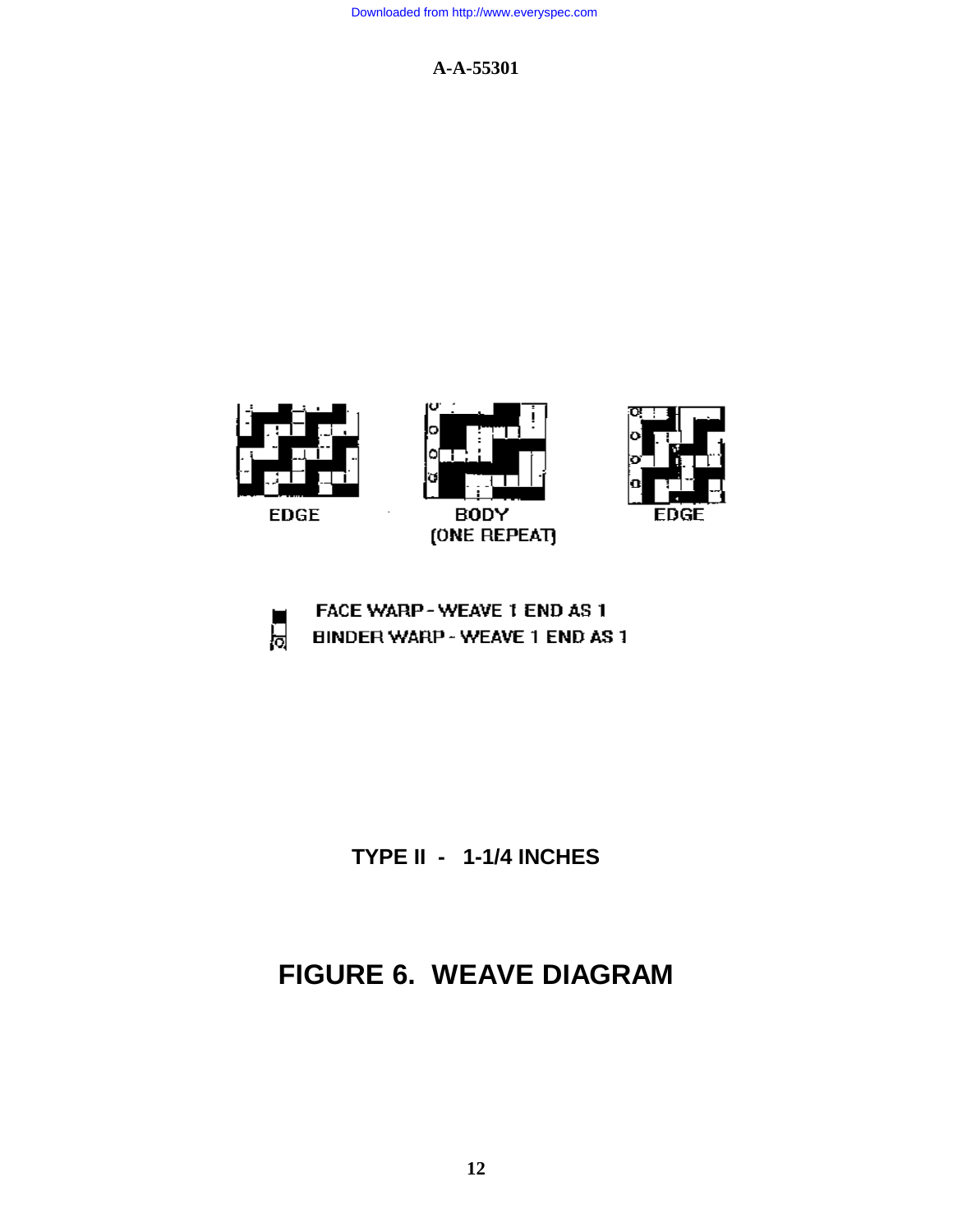



**TYPE III - 1 INCH**

**TYPE V- 5/8 INCH**

## **FIGURE 7. WEAVE DIAGRAM**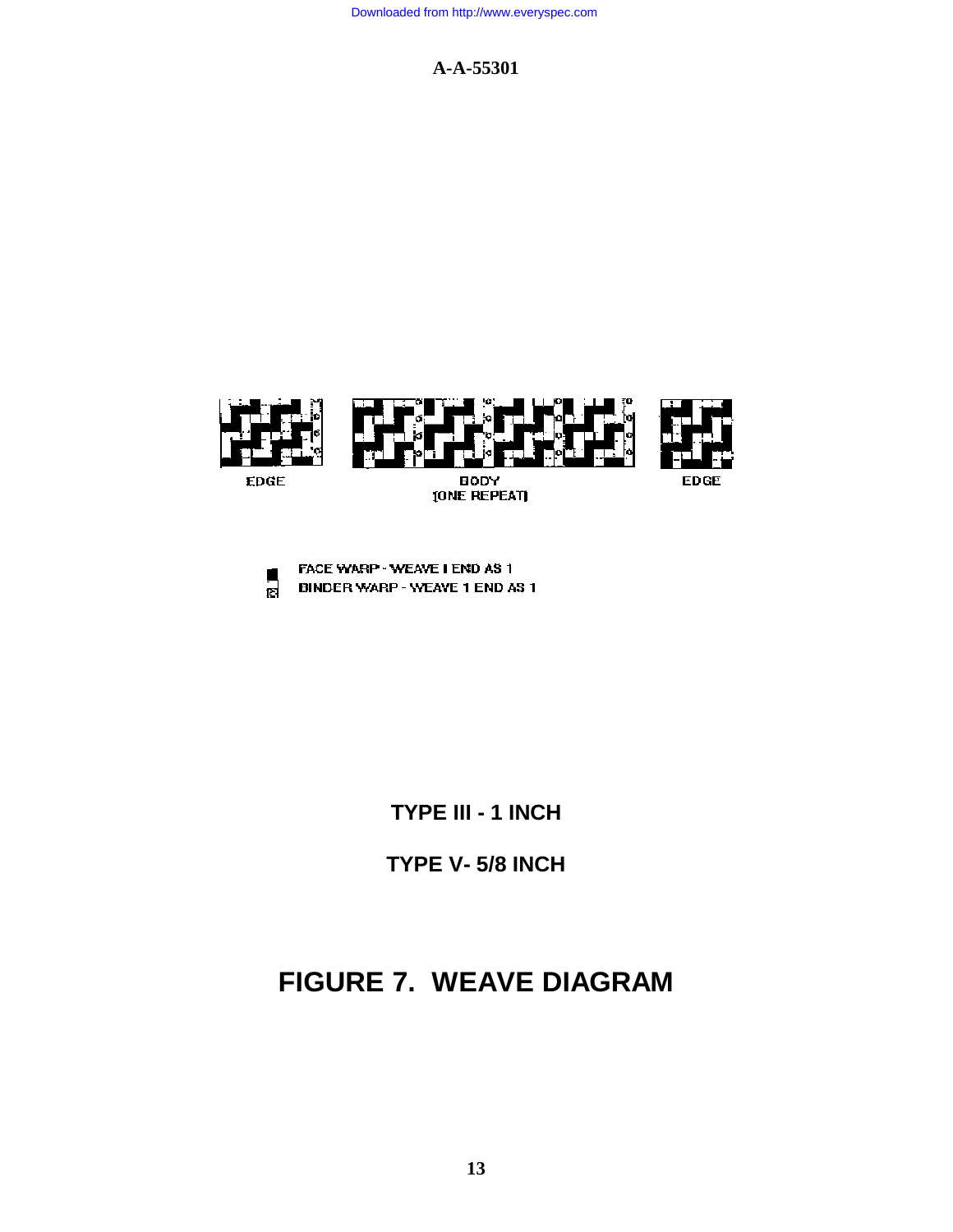







## **TYPE III - ALTERNATE - 1 INCH**

**TYPE VI - 1-1/2 INCHES**

## **FIGURE 8. WEAVE DIAGRAM**